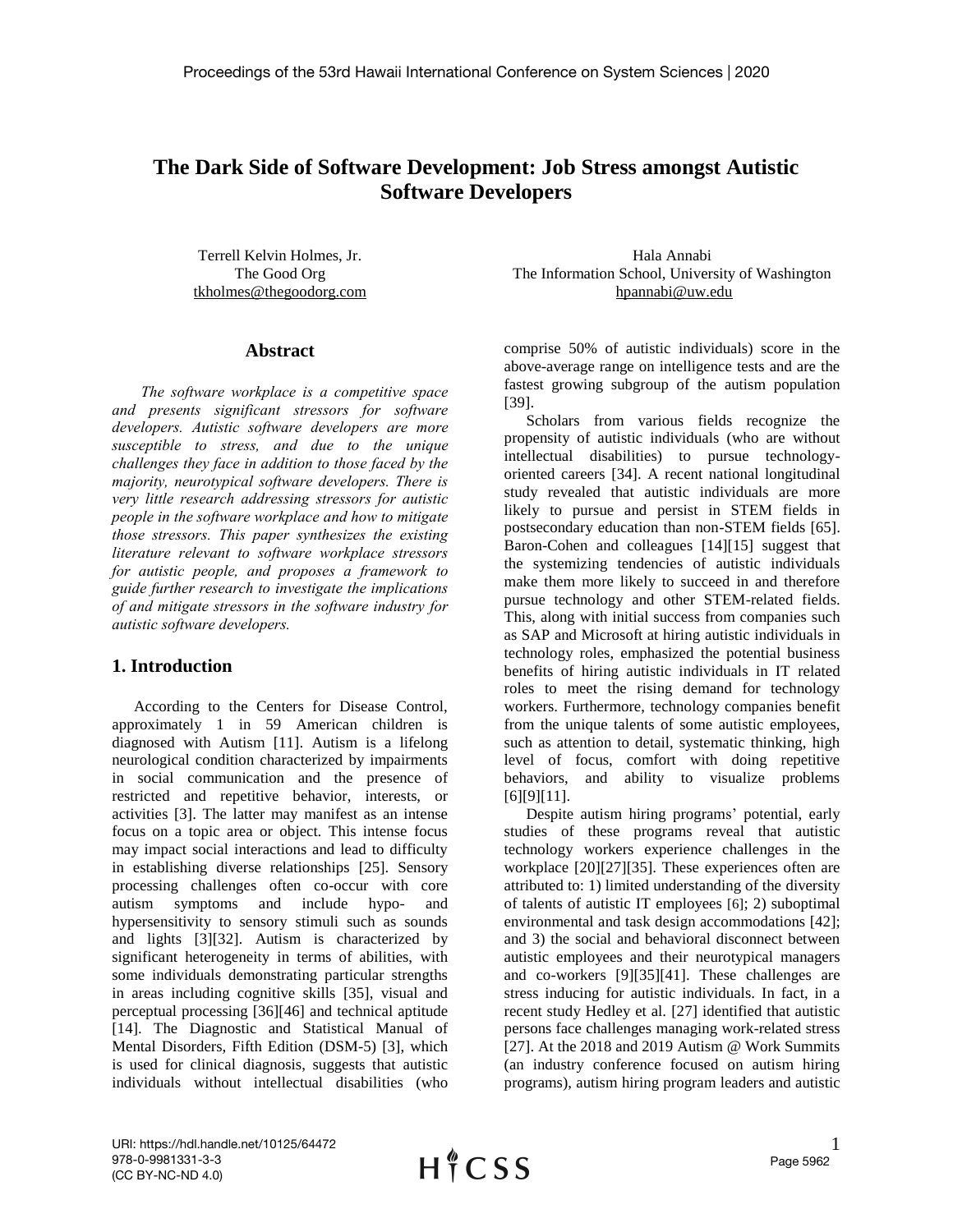employees emphasized that mental health concerns (such as stress and anxiety) were amongst the most significant and most concerning challenges they face.

There is little research that addresses the experiences of autistic individuals (especially those without intellectual disability) in the workforce [43][50], particularly in the IT industry [6][35]. We know little about the stressors autistic IT employees face and how best to address these stressors in order to maintain employment and productivity, and therefore a positive quality of life. The purpose of this paper is to advance our understanding of the stressors inherent in the IT work environment and their effect on autistic people working in IT. We propose a framework that synthesizes the stressors faced by software developers in particular and the potential unique effects of these stressors on autistic software developers. We focus on software developers due to: 1) the rise in autism-specific employment programs in IT especially for software developers; 2) the leanings of autistic individuals to pursue software development, and 3) the stressful nature of software development environment. These three factors suggest that software developers provide a unique opportunity to develop our understanding of stressors affecting autistic people employed in IT.

# **2. The experience of stress and anxiety for autistic people**

The American Psychological Association defines stress as "any uncomfortable emotional experience accompanied by predictable biochemical, physiological and behavioral changes" [16]. More specifically, Beehr and Newman [17], define occupational stress as "any work-related factor which produced a maladaptive response." Although occupational stress is specific to the workplace, its manifestation can be the same as general stress. Anxiety is amongst the most notable biochemical effects of stress relevant to autistic people. Anxiety is a reaction of non-specific dread to the anticipated stress of a future event. It is caused by past events that have caused stress [47]. Due to the trauma of past events, a person may anticipate a traumatic outcome of similar events in the future. Anxiety is a common condition; however, Hare, Wood, Wastel, & Skirrow [26] suggest that autistic individuals tend to experience greater anxiety than neurotypical people. Some attribute this higher rate of anxiety in autistic people to a lack of coping mechanisms to deal with stressful experiences [22].

Autistic individuals experience various social challenges that induce stress and anxiety. They often misunderstand or do not pick-up on social nuances and subtle clues. They may experience some difficulty empathizing with colleagues and peers [6][14]. Additionally, autistic people's restricted interests may sometimes distract them during social interactions [6]. Simon Baron-Cohen contends that autistic people prefer predictable experiences [14]. Therefore, autistic people may encounter challenges when dealing with inconsistencies in daily routines, and unplanned occurrences [31]. The combination of social misunderstanding, challenges with empathy, restricted interests, and unpredictability of social interaction may make it especially difficult for autistic people to build and maintain social relationships [29]. The stress that autistic people feel while dealing with these challenges can arouse anxiety [24].

In their model, Ollendick and White [38] suggest that anxiety processes common to both autistic and non-autistic youths include negatively biased information processing, compulsive thoughts, and "physiological hyperarousal." Additionally, Ollendick and White [38] suggest that autistic youth experience unique anxiety processes including misunderstanding of social situations and social apprehension thereof, difficulty identifying and understanding emotions in self and others, sensory defensiveness, social disability (and concomitant negative, sometimes hostile, interpersonal exchanges), aversive and distressing milieu (e.g., rejecting peers), and cognitive factors (e.g., rigidity, difficulty with change).

Although Gillott et al. [22] and Ollendick and White [38] studies focused on anxiety in autistic youth, their work is relevant to our study of adult autistic software developers for two reasons. First, Gillott et al. [22] suggest that the basis of anxiety in autistic adults is a remnant of the anxieties the adults experienced as youths, therefore drawing on the experiences of autistic youth provide a valid representation of the experiences in autistic adults. Furthermore, there is very limited research that addresses anxiety in autistic adults more specifically.

There are various stressful experiences that may provoke anxiety for autistic people. Gillott et al. [22] indicate that social situations and inconsistent routines, in general, may create stressful experiences. Wood and Gadow [50] elaborate on stressful experiences identified in work by Bellini [18][19], Gillot & Standen [22], Corbett et al. [21] and Goodwin et al. [23] and provide a theoretical model of stressors, resulting anxieties, and manifested behaviors (right side of Figure 1). In their model, they present four categories of autism-related stressors organized into one of two clinical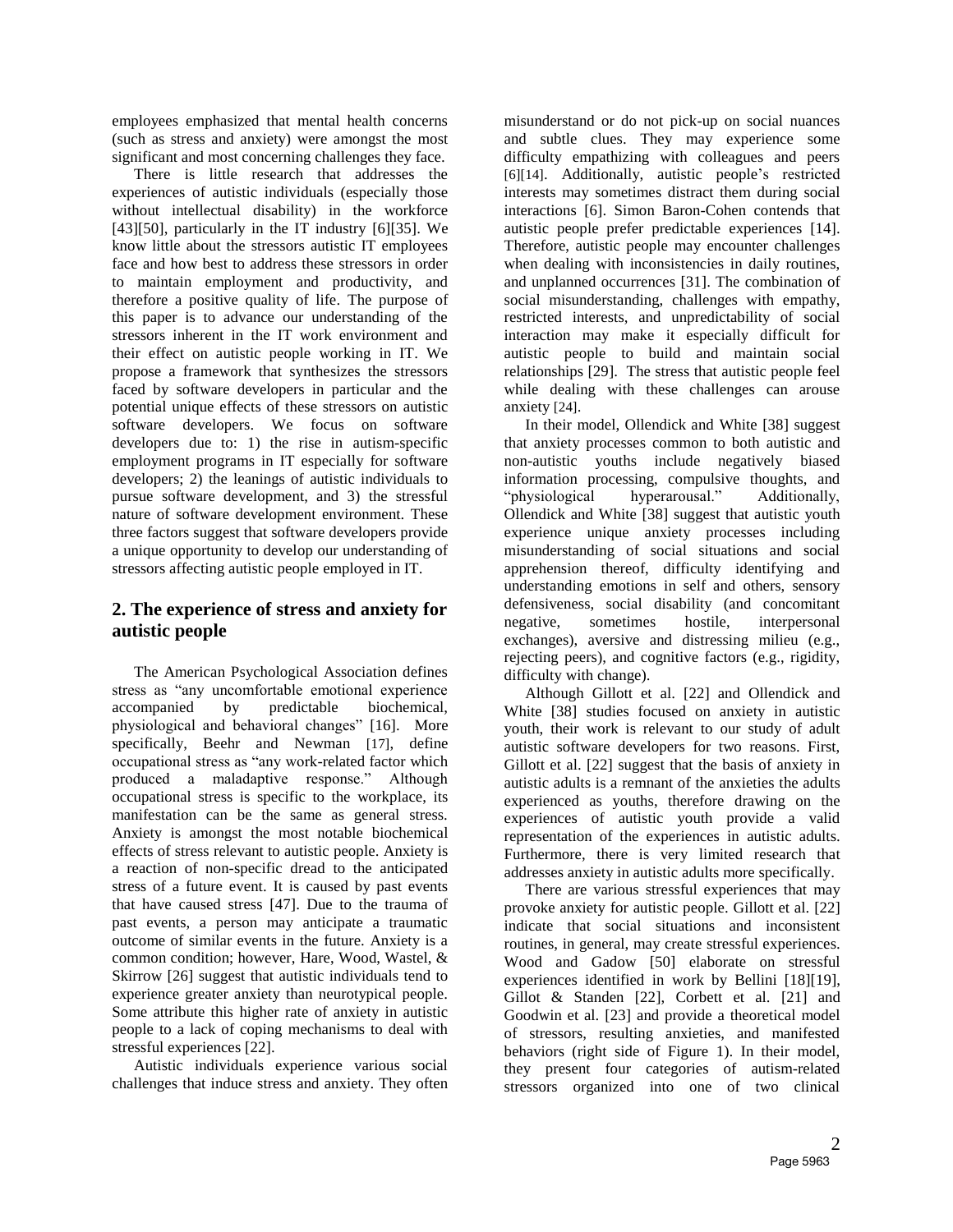diagnoses: social anxiety and negative affectivity. The clinical diagnoses are then associated with four categories of manifestations of anxiety which include 1) confusing social demands, and unpredictable and inconsistent daily occurrences; 2) rejection due to non-conforming social behaviors; 3) "prevention or punishment" of undesirable behaviors by authoritative figures; and 4) frequent overstimulating sensory experiences [10].

Confusing social demands and social rejection may lead to a clinical diagnosis of social anxiety; and prevention or punishment, and overstimulating sensory experiences may lead to a clinical diagnosis of negative affect, other anxieties, depression, or some combination thereof. The model suggests that social rejection may also lead to either type of clinical diagnoses - social anxiety, or negative affect/other anxieties/depression/a combination of diagnoses [50]. Lastly, Wood and Gadow [50] present a list of behavioral manifestations of the two types of anxieties. The sole behavioral manifestation of social anxiety without co-occurring conditions from the second diagnosis group is increased social avoidance. Negative affect/ other anxieties/ depression/ combination – may manifest in increased autism symptoms, such as self-stimulatory behavior; tantrums; and personal distress [50]. Wood and Gadow's autism-related manifestations ("Effects") correspond closely to Ollendick and White's anxiety processes (left side of Figure 1) and include: *"social confusion and consequent fear/apprehension, deficits in perceiving emotions in self and others (including feelings of paranoia), sensory defensiveness, social disability (and concomitant negative, sometimes hostile, interpersonal exchanges), aversive and distressing milieu (e.g., rejecting peers), and cognitive factors (e.g., rigidity, difficulty with change)" [38].*

## **3. Stressors and anxiety experienced by software developers**

Like any workplace, there are occupational stressors that affect all employees, both autistic and non-autistic individuals. Studies suggest that IT often demands long work hours, unpredictable travel schedules, constant availability, and an intensified need to stay current with rapidly changing technology when in technical roles [2][28][44]. Furthermore, the software development environment is characterized as having strict timelines, deep client-focus, and required deep domain and technical knowledge [37]. The nature of software development characterized above introduces unique challenges to those who work in this domain.

In their study of software developers, Rajeswari and Anantharaman [40] identified ten common stressors (i.e., causes of stress) including fear of obsolescence, individual team interactions, client interactions, work-family interface, role overload, work culture, technical constraints, family support towards career, workload, and technical risk propensity. In their analysis, Rajeswari and Anantharaman [40] concluded that fear of obsolescence, team factors, and client interaction are amongst the most significant stressors experienced by software developers. Items comprising each of the constructs above are similar to the stressors proposed by Ollendick and White [38] and Wood and Gadow [50] which affect autistic people and may induce their anxiety. Comprising the construct Fear of Obsolescence, the items with the highest factor loadings include "constant need to increase my preparedness to meet future demands" and "need to adapt myself to frequent technological changes" [40]. These top two items describe anxiety around change, which is consistent with Ollendick and White's "rigidity, difficulty with change" anxiety process for autistic people. In the second construct, Team factors, the top three items are "Lack of trust among team members," "Lack of support from team members in experimenting and learning," and "… low interest in listening to and trying to deal with official problems that confront other team members." These items hearken back to both Ollendick and White's Sensory Defensiveness anxiety process, as well as Wood and Gadow's autism-related stressors (see Figure 1).

In addition to the stressors of software developers identified by Rajeswari and Anantharaman [40], other workplace factors may contribute to the decrease or increase of the effect of stressors on software developers. Singh, Suar, and Leiter's [45] work suggests that for Indian software developers the risk factors of role ambiguity, role conflict, schedule pressure, irregular shifts, group non-cooperation, psychological contract violation, and work-family conflict contribute to job burnout. Singh, Suar, and Leiter [45] presented several antecedents to job burnout among Indian software developers, many of which correspond to the stressors put forth by Rajeswari and Anantharaman [40] including: role ambiguity and role conflict (role overload, technical risk propensity), schedule pressure (workload), pressure from client interactions (client interactions), group noncooperation and interpersonal relationships (individual team interactions), and work-family conflict (work-family interface, family support towards career).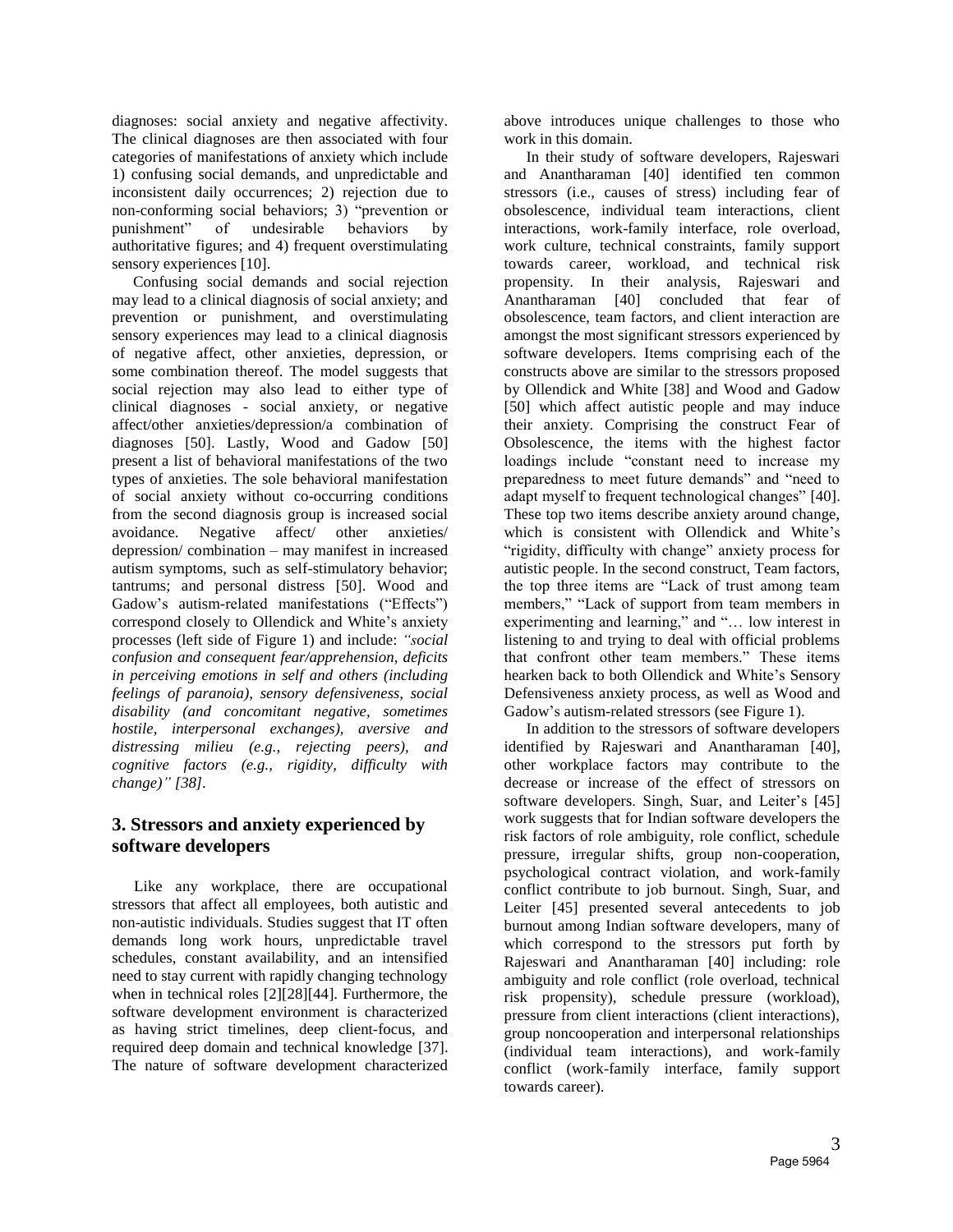Rashidi and Jalbani's 2009 study [41] tested Rajeswari and Anantharaman's [40] stressors on a group of Pakistani software developers and revealed that developers 21 to 28 years old feel the most stress. The primary stressors for that age group were pursuing further education, learning new technology, and managing frequent contact. As mentioned in their article, although job stress is a common problem in all work environments, it is more common in workplaces which are driven by deadlines [7], such as the software development workplace.

Based on the few available studies listed above, the most significant stressors among software developers are frequent and inconsistent client interactions where client requirements change, workload and aggressive project deadlines, learning new technologies, and role overload. Most of the literature, including the four studies cited above, recruited subjects from within "software houses" which are located outside the United States and primarily work with external clients. There are aspects of the client-contractor relationship which increase the difficulty of client relationship management and time delays as compared to teams that work within a software development group which services internal clients. Nonetheless, the research presented in these "software house" papers is relevant to our work until more research finds distinctions between the dimensions of internal or external clientele, project lead skill and experience, and geographic location.

#### **4. Stressors and anxiety in software development careers specific to autistic people**

A significant number of software development jobs require communication, collaboration, and management skills [6]. Acuña et al. [1] found that when making hiring decisions, managers not only considered technical knowledge and job leveling, but human capabilities that included independence, stress tolerance, environmental orientation, empathy, and teamwork and cooperation [1]. Although the soft skills – human capabilities  $[1]$  – are not directly related to software development knowledge, they are crucial to participating in productive teamwork, the lack of which is a "… main contributing factor[s] in the high failure rate of [information and communications technology] projects [29]." Teamwork was also mentioned as an important soft skill when Matturro, Raschetti, & Fontán [33] asked software team leaders and team members to

determine the top five soft skills for the respective roles.

The traits described above are squarely situated in the sphere of social skills, which are related to several anxiety processes and autism-related stressors identified by Ollendick and White [38] and Wood and Gadow [50], represented in Figure 1. Autistic people face the same pressures and stressors as neurotypical people in the software workplace. However, the challenges presented by desired social skills add a layer of complexity to an already challenging work environment for autistic software developers.

We know little about how occupational stress factors, such as those identified by Rajeswari and Anantharaman [40], affect autistic software developers. In their study exploring challenges faced by software developers, Morris et al. [35] compared the responses of ten-subjects who self-identified as neurodiverse (neurological diversity including but not exclusive to autism) software employees to the remaining 846 software developers and testers who responded to their survey. They concluded that although there was little consensus regarding rolespecific challenges, half of the self-identified "neurodiverse" interviewees described themselves as having poor interpersonal communication skills and felt that their lack of interpersonal savvy made their jobs more challenging. The challenges mentioned in the paper include "difficulty interpreting nuance in the meaning of coworkers' statements, difficulty interpreting coworkers' emotions, difficulty dealing with office politics, and difficulty handling conflicts with co-workers" [35]. In another study, Rebholz [36] interviewed autistic knowledge workers, many of whom were engaged in technical work such as software development. The study suggests that challenges among autistic people include understanding nuanced communication, visual or aural sensory issues, and unique information processing [42].

Comparing studies of general stressors of autistic people by Groden et al. [22], Hurlbutt and Chalmers [30], and Wood and Gadow [50] with studies of stressors of software workers by Rajeswari and Anantharaman [40] and Rashidi and Jalbani [41], an intersectional model of stressors for autistic people in the software workplace begins to emerge.

## **5. A theoretical model to explore stressors for autistic people in the software workplace**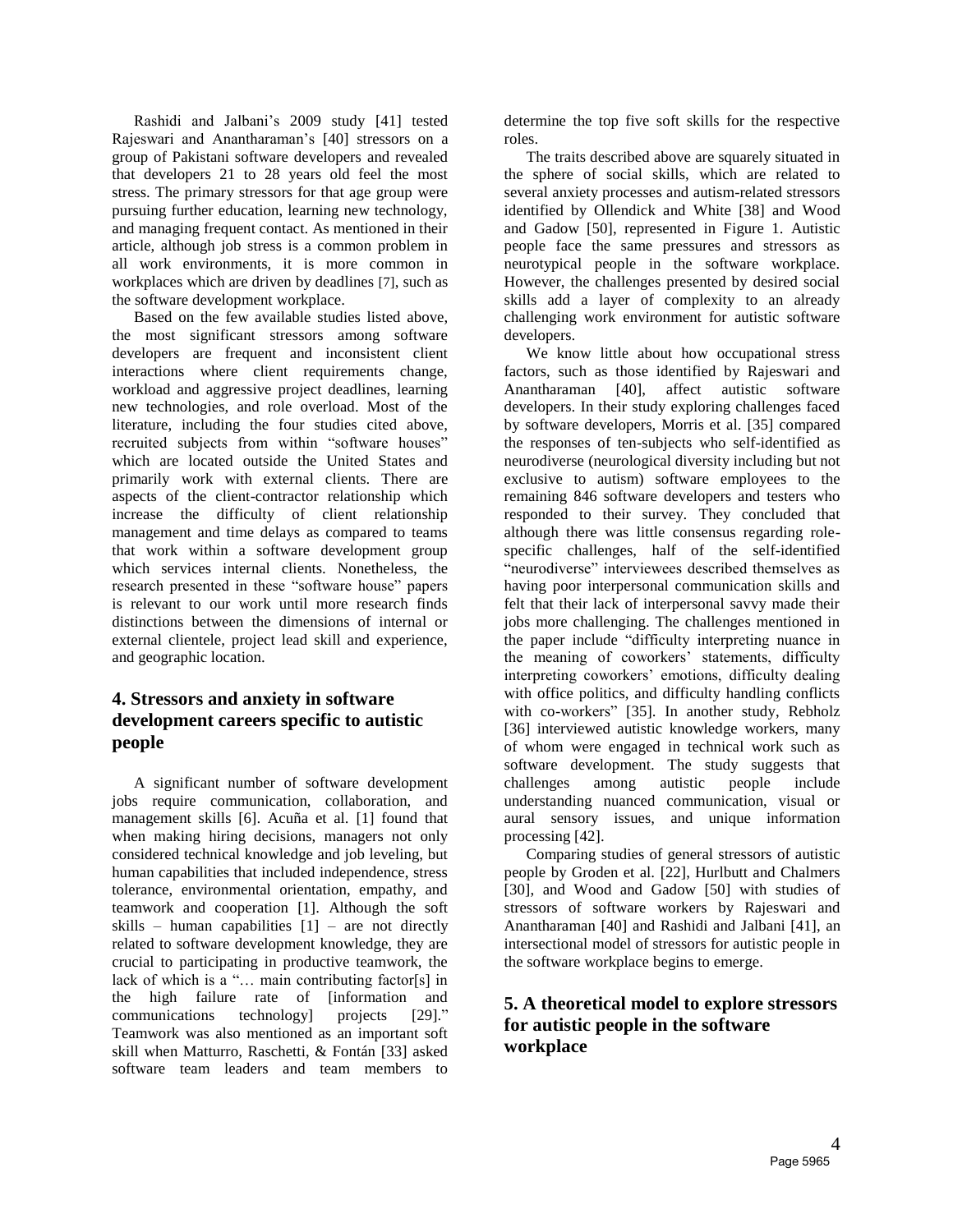Employment of autistic individuals is a newer phenomenon and little is known about stress autistic people experience in the workplace. No single established suitable theory exists to guide our study of stress autistic software developers experience or their employment. [5]. Therefore, we propose a theoretical framework to present our understanding of stress autistic people may experience in software development. This theoretical framework is directly informed by the work of Annabi & Locke [5], Morris et al. [35], and Rebholz [42] and is presented as a guiding framework to be tested empirically and further developed into theory. The framework provides a synthesis of current literature reviewed in the previous sections and presents stressors unique to the autistic software worker (illustrated in Figure 2) that are at the intersection of stressors of autistic people and stressors of software workers.

Although autistic people may have an advantage in the software work environment and enjoy the actual work, as discussed by Baron-Cohen  $[12][14][15][13]$ , there are stressors in software work environments that may trigger underlying anxieties for autistic people. The combined effects of stressors inherent in the software workplace [40][41] and the stress inducing challenges autistic people experience at work [5][35][42] results in a significantly less positive workplace experience for autistic software developers.

Open workspaces, which do not block noise or may even amplify it, may trigger overstimulation. Nuanced and complex communication styles, which require "reading between the lines" may result in misunderstandings about colleague relationships, manager direction, role expectations. Organizational changes and fluid (dynamic) job requirements, which are sometimes expected in the technology industry may also lend to misunderstandings and confusion. These stressors trigger previous negative experiences for autistic people and contribute to anxieties that surface as a lack of psychological safety, degraded trust, feelings of rejection, and difficult work relationships. Without mechanisms to identify and work through these anxieties, autistic software workers are at great risk for negative work experiences that may lead to stagnation of professional progress or even termination of employment.

The comparison between stressors in the software workplace and the stressors autistic software developers experience (presented in Figure 2) provides a basis on which to evaluate the prevalence of stress triggers (stressors) for autistic people in the software workplace. It may also serve a starting point for building corporate education, accommodation,

and self-advocacy programs for autistic people, their peers, and their managers.

#### **6. Implications for practice**

Recent studies of autism hiring programs [5][4][35][27] suggest key practices and accommodations to facilitate equitable inclusion of autistic employees in autism hiring programs. These practices emerged to address challenges autistic employees identified. In Table 1 we identified practices that have the potential to mitigate stressors inherent in software development and identified by autistic people. Key practices include manager and co-worker training specific to communication and interaction differences and needs, environmental accommodations such as noise canceling headphones, job coaching, explicit job design, regular check-ins regarding changing requirements, telecommuting, and flexible work scheduling.

## **7. Implications for research**

To advance our understanding of stress and its impact of autistic software developers there is an opportunity to develop research instruments that will measure the stress of autistic workers from their perspective, similar to the work by Rajeswari and Anantharaman [40]. Findings from such studies have the potential to provide comparisons of how autistic software developers may experience stressors differently than neurotypical developers. Even if the measurement is subjective and significant to one person, the tool would provide the autistic person – and potentially their manager or coach – with data relative to the employee's baseline and empower the autistic person to act when necessary. Once a reliable research instrument and measures of stress are established, research may focus on assessing best practices and intervention design to relieve stressors for autistic people.

# **8. Conclusion**

Our review of the literature revealed little empirical and theoretical research addressing stressors affecting autistic employees particularly in software development workplace. Identifying stressors affecting autistic developers in the workplace is an important area for research with significant implications to research, practice of autism hiring programs, and most importantly to the quality of life for autistic software developers. Our proposed framework and suggestions for best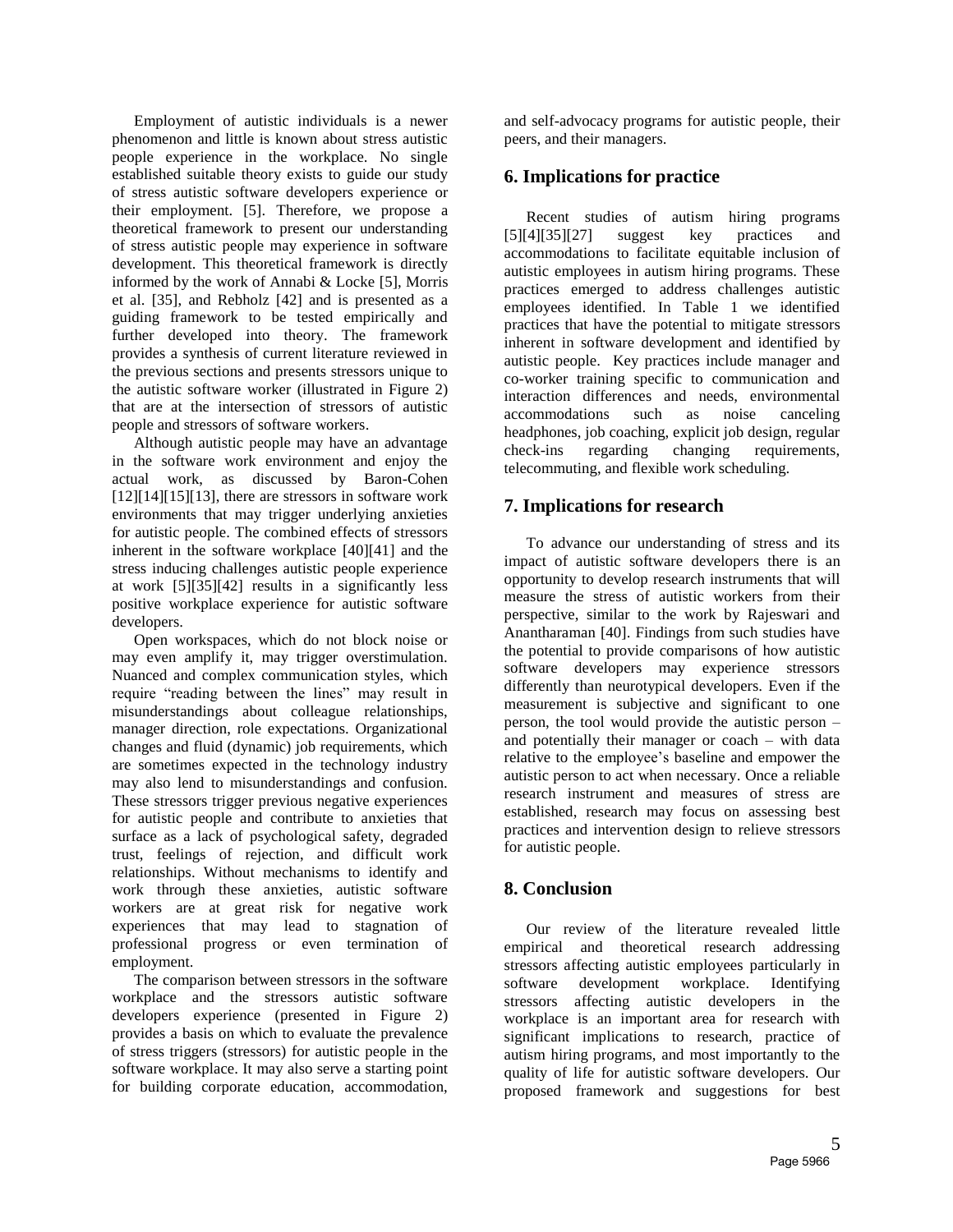practices to mitigate stress serve as a conceptual foundation to empirically the extent to which these stressors affect individual productivity, job satisfaction, and feelings of inclusivity, as well as the effectiveness of organizational practices and intervention efforts.

#### **9. References**

[1] S. Acuna, N. Juristo and A. Moreno, "Emphasizing human capabilities in software development", IEEE Software, vol. 23, no. 2, pp. 94- 101, 2006. Available: 10.1109/ms.2006.47.

[2] M. Ahuja, "Women in the information technology profession: a literature review, synthesis and research agenda", European Journal of Information Systems, vol. 11, no. 1, pp. 20-34, 2002. Available: 10.1057/palgrave.ejis.3000417.

[3] American Psychological Association, Diagnostic and statistical manual of mental disorders, 5th ed. Washington (D.C.): American Psychiatric Publishing, 2013.

[4] H. Annabi, E. Crooks, N. Barnett, J. Guandango, J. Mahoney, J. Michelle, A. Pacilio, H. Shukla, J. Velasco, "Autism @ Work Playbook: Finding talent and creating meaningful employment opportunities for people with autism", The Information School, University of Washington, Seattle, 2019.

[5] H. Annabi and J. Locke, "A theoretical framework for investigating the context for creating employment success in information technology for individuals with autism", Journal of Management & Organization, pp. 1-17, 2019. Available: 10.1017/jmo.2018.79.

[6] H. Annabi, K. Sundaresan and A. Zolyomi, "It's Not Just About Attention to Details: Redefining the Talents Autistic Software Developers Bring to Software Development", in Hawaii International Conference on System Sciences, 2017.

[7] F. Asgari, M. Jafari and A. Ramazani, "Investigating the relationship between organizational factors of stress and delay of software projects in a large knowledge based company", Independent Journal of Management & Production, vol. 8, no. 1, pp. 15-33, 2017. Available: 10.14807/ijmp.v8i1.487.

[8] T. Attwood, Asperger's Syndrome: A guide for parents and professionals. London: Jessica Kingsley Publishers Ltd, 1998.

[9] R. Austin and G. Pisano, "Neurodiversity as a Competitive Advantage", Harvard Business Review, 2018.

[10] Autism Speaks, "What Is Autism?", 2019. [Online]. Available: https://www.autismspeaks.org/ what-autism. [Accessed: 10- Jun- 2019].

[11] J. Baio, L. Wiggins, D. Christensen, M. Maenner, J. Daniels, Z. Warren, M. Kurzius-Spencer, W. Zahorodny, C. Robinson Rosenberg, T. White, M. Durkin, P. Imm, L. Nikolaou, L. Yeargin-Allsopp, M. Lee, L. Harrington, M. Lopez, R. Fitzgerald, R. Hewitt, S. Pettygrove, J. Constantino, A. Vehorn, J. Shenouda, J. Hall-Lande, K. Van Naarden Braun and N. Dowling, "Prevalence of Autism Spectrum Disorder Among Children Aged 8 Years" Autism and Developmental Disabilities Monitoring Network, 11 Sites, United States, 2014", 2019. .

[12] S. Baron-Cohen, "Is Asperger syndrome/highfunctioning autism necessarily a disability?", Development and Psychopathology, vol. 12, no. 3, pp. 489-500, 2000. Available: 10.1017/s0954579400003126.

[13] S. Baron-Cohen, "Autism and the Technical Mind", Scientific American, vol. 307, no. 5, pp. 72- 75, 2012. Available: 10.1038/scientificamerican1112-72.

[14] S. Baron-Cohen, E. Ashwin, C. Ashwin, T. Tavassoli and B. Chakrabarti, "Talent in autism: hyper-systemizing, hyper-attention to detail and sensory hypersensitivity", Philosophical Transactions of the Royal Society B: Biological Sciences, vol. 364, no. 1522, pp. 1377-1383, 2009. Available: 10.1098/rstb.2008.0337 [Accessed 10 June 2019].

[15] S. Baron-Cohen, S. Wheelwright, A. Burtenshaw and E. Hobson, "Mathematical Talent is Linked to Autism", Human Nature, vol. 18, no. 2, pp. 125-131, 2007. Available: 10.1007/s12110-007- 9014-0.

[16] A. Baum, "Stress, intrusive imagery, and chronic distress", Health Psychology, vol. 9, no. 6, pp. 653- 675, 1990. Available: 10.1037//0278-6133.9.6.653.

[17] T. Beehr and J. Newman, "Job Stress, Employee Health, and Organizational Effectiveness: A Facet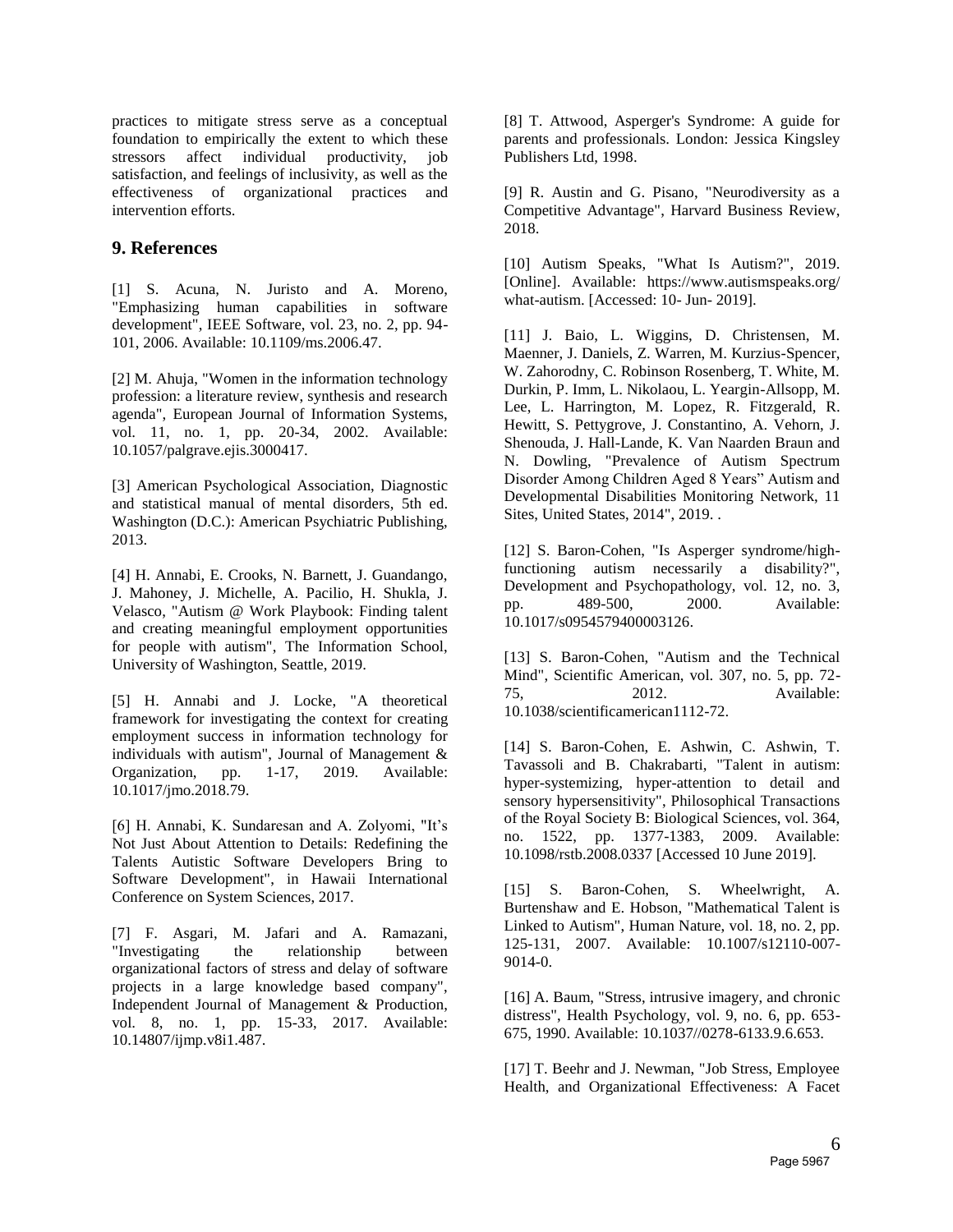Analysis, Model, and Literature Review", Personnel Psychology, vol. 31, no. 4, pp. 665-699, 1978. Available: 10.1111/j.1744-6570.1978.tb02118.x.

[18] S. Bellini, "Social Skill Deficits and Anxiety in High-Functioning Adolescents With Autism Spectrum Disorders", Focus on Autism and Other Developmental Disabilities, vol. 19, no. 2, pp. 78-86, 2004. Available: 10.1177/10883576040190020201.

[19] S. Bellini, "The Development of Social Anxiety in Adolescents With Autism Spectrum Disorders", Focus on Autism and Other Developmental Disabilities, vol. 21, no. 3, pp. 138-145, 2006. Available: 10.1177/10883576060210030201.

[20] D. Bornstein, "Building a More Inclusive Work Force", Opinionator, 2019. [Online]. Available: http://opinionator.blogs.nytimes.com/2011/07/05/buil ding-a-more-inclusive-work-force/? r=0. [Accessed: 10- Jun- 2019].

[21] B. Corbett, S. Mendoza, M. Abdullah, J. Wegelin and S. Levine, "Cortisol circadian rhythms and response to stress in children with autism", Psychoneuroendocrinology, vol. 31, no. 1, pp. 59-68, 2006. Available: 10.1016/j.psyneuen.2005.05.011.

[22] A. Gillott and P. Standen, "Levels of anxiety and sources of stress in adults with autism", Journal of Intellectual Disabilities, vol. 11, no. 4, pp. 359-370, 2007. Available: 10.1177/1744629507083585.

[23] M. Goodwin, J. Groden, W. Velicer and A. Diller, "Brief Report", Focus on Autism and Other Developmental Disabilities, vol. 22, no. 3, pp. 183- 189, 2007. Available: 10.1177/10883576070220030501.

[24] J. Groden, A. Diller, M. Bausman, W. Velicer, G. Norman and J. Cautela, "The development of a stress survey schedule for persons with autism and other developmental disabilities", Journal of Autism and Developmental Disorders, vol. 31, no. 2, pp. 207- 217, 2001. [Accessed 10 June 2019].

[25] K. Gunn and J. Delafield-Butt, "Teaching Children With Autism Spectrum Disorder With Restricted Interests", Review of Educational Research, vol. 86, no. 2, pp. 408-430, 2016. Available: 10.3102/0034654315604027.

[26] D. Hare, C. Wood, S. Wastell and P. Skirrow, "Anxiety in Asperger's syndrome: Assessment in real time", Autism, vol. 19, no. 5, pp. 542-552, 2014. Available: 10.1177/1362361314531340.

[27] D. Hedley, R. Cai, M. Uljarevic, M. Wilmot, J.R. Spoor, A. Richdale and C. Dissanayake, "Transition to work: Perspectives from the autism spectrum", Autism, vol. 22, no. 5, pp. 528-541, 2017. Available: 10.1177/1362361316687697.

[28] S. Hewlett, M. Jackson, L. Sherbin, E. Sosnovich and K. Sumberg, "The Under-Leveraged Talent Pool: Women Technologists on Wall Street", Center for Work-Life Policy, New York, 2008.

[29] A. Hunter, "High-tech rascality: Asperger's Syndrome, hackers, geeks, and personality types in the ICT industry", New Zealand Sociology, vol. 24, no. 2, pp. 215-222, 2009. [Accessed 10 June 2019].

[30] K. Hurlbutt and L. Chalmers, "Employment and Adults With Asperger Syndrome", Focus on Autism and Other Developmental Disabilities, vol. 19, no. 4, pp. 215-222, 2004. Available: 10.1177/10883576040190040301.

[31] L. Kanner, "Autistic Disturbances of Affective Contact", Nervous Child, no. 2, pp. 217-250, 1943. [Accessed 10 June 2019].

[32] A. Lane, R. Young, A. Baker and M. Angley,<br>"Sensory Processing Subtypes in Autism: "Sensory Processing Subtypes in Autism: Association with Adaptive Behavior", Journal of Autism and Developmental Disorders, vol. 40, no. 1, pp. 112-122, 2009. Available: 10.1007/s10803-009- 0840-2.

[33] G. Matturro, F. Raschetti and C. Fontán, "Soft skills in software development teams: A survey of the points of view of team leaders and team members", in Eighth International Workshop on Cooperative and Human Aspects of Software Engineering, 2015, pp. 101-104.

[34] M. Mazurek, P. Shattuck, M. Wagner and B. Cooper, "Prevalence and Correlates of Screen-Based Media Use Among Youths with Autism Spectrum Disorders", Journal of Autism and Developmental Disorders, vol. 42, no. 8, pp. 1757-1767, 2011. Available: 10.1007/s10803-011-1413-8.

[35] M. Morris, A. Begel and B. Wiedermann, "Understanding the challenges faced by neurodiverse software engineering employees: Towards a more inclusive and productive technical workforce", in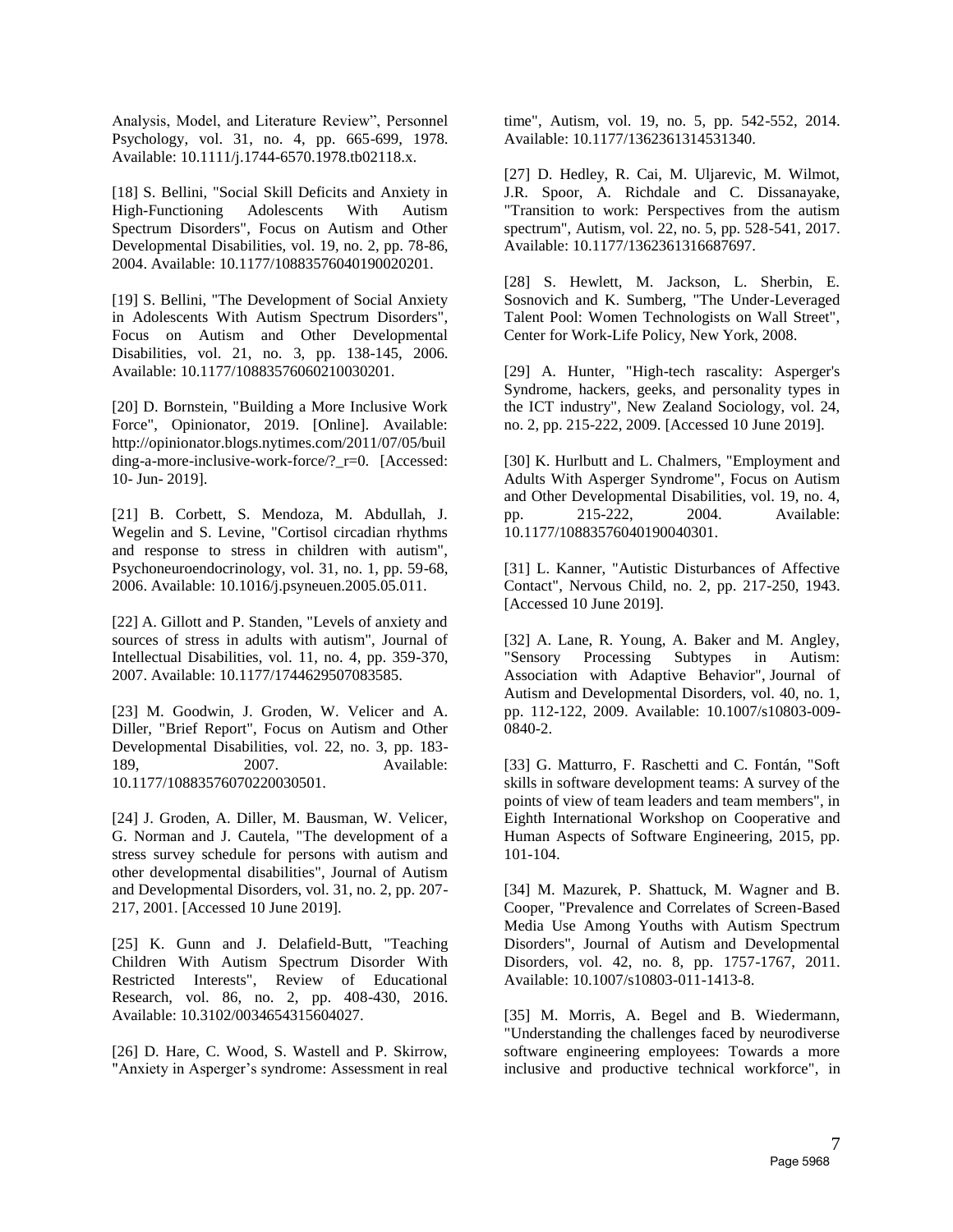17th International ACM SIGACCESS Conference on Computers & Accessibility, 2015.

[36] L. Mottron and J. Burack, "Enhanced Perceptual Functioning in Autism", 2001.

[37] R. Nayak, "Anxiety and mental health of software professionals and mechanical professionals", International Journal of Humanities and Social Science Invention, vol. 3, no. 2, pp. 52-56, 2014. [Accessed 10 June 2019].

[38] T. Ollendick and S. White, "The Presentation and Classification of Anxiety in Autism Spectrum Disorder: Where to From Here?", Clinical Psychology: Science and Practice, vol. 19, no. 4, pp. 352-355, 2012. Available: 10.1111/cpsp.12013.

[39] S. Pinder-Amaker, "Identifying the Unmet Needs of College Students on the Autism Spectrum", Harvard Review of Psychiatry, vol. 22, no. 2, pp. 125-137, 2014. Available: 10.1097/hrp.0000000000000032.

[40] K. Rajeswari and R. Anantharaman, "Development of an instrument to measure stress among software professionals: Factor analytic study", in 2003 SIGMIS conference on Computer personnel research: Freedom in Philadelphia--leveraging differences and diversity in the IT workforce, Philadelphia, 2003, pp. 34-43.

[41] Z. Rashidi and A. Jalbani, "Job stress among software professionals in Pakistan: A Factor analytic study", J Independent Stud Res (MSSE), no. 7, pp. 1- 12, 2009. [Accessed 10 June 2019].

[42] C. Rebholz, "Life in the uncanny valley: Workplace issues for knowledge workers on the autism spectrum", Ph.D., Antioch University Seattle, 2012.

[43] Q. Roberson, "Disentangling the Meanings of Diversity and Inclusion", DigitalCommons@ILR, 2004. Available: http://digitalcommons.ilr.cornell .edu/cahrswp/12. [Accessed: 10- Jun- 2019].

[44] P. Shattuck, S. Narendorf, B. Cooper, P. Sterzing, M. Wagner and J. Taylor, "Postsecondary Education and Employment Among Youth With an Autism Spectrum Disorder", PEDIATRICS, vol. 129, no. 6, pp. 1042-1049, 2012. Available: 10.1542/peds.2011-2864.

[45] P. Singh, D. Suar and M. Leiter, "Antecedents, Work-Related Consequences, and Buffers of Job Burnout Among Indian Software Developers", Journal of Leadership & Organizational Studies, vol. 19, no. 1, pp. 83-104, 2011. Available: 10.1177/1548051811429572.

[46] S. Sonnentag, F. Brodbeck, T. Heinbokel and W. Stolte, "Stressor-burnout relationship in software development teams", Journal of Occupational and Organizational Psychology, vol. 67, no. 4, pp. 327- 341, 1994. Available: 10.1111/j.2044- 8325.1994.tb00571.x.

[47] A. Stoeva, R. Chiu and J. Greenhaus, "Negative Affectivity, Role Stress, and Work-Family Conflict", Journal of Vocational Behavior, vol. 60, no. 1, pp. 1- 16, 2002. Available: 10.1006/jvbe.2001.1812.

[48] X. Wei, E. Christiano, J. Yu, J. Blackorby, P. Shattuck and L. Newman, "Postsecondary Pathways and Persistence for STEM Versus Non-STEM Majors: Among College Students with an Autism Spectrum Disorder", Journal of Autism and Developmental Disorders, vol. 44, no. 5, pp. 1159- 1167, 2013. Available: 10.1007/s10803-013-1978-5.

[49] X. Wei, M. Wagner, L. Hudson, J. Yu and P. Shattuck, "Transition to adulthood: Employment, education, and disengagement in individuals with autism spectrum disorders", Emerging Adulthood, vol. 3, no. 1, pp. 37-45, 2014. Available: 10.1177/2167696814534417.

[50] J. Wood and K. Gadow, "Exploring the Nature and Function of Anxiety in Youth with Autism Spectrum Disorders", Clinical Psychology: Science and Practice, vol. 17, no. 4, pp. 281-292, 2010. Available: 10.1111/j.1468-2850.2010.01220.x.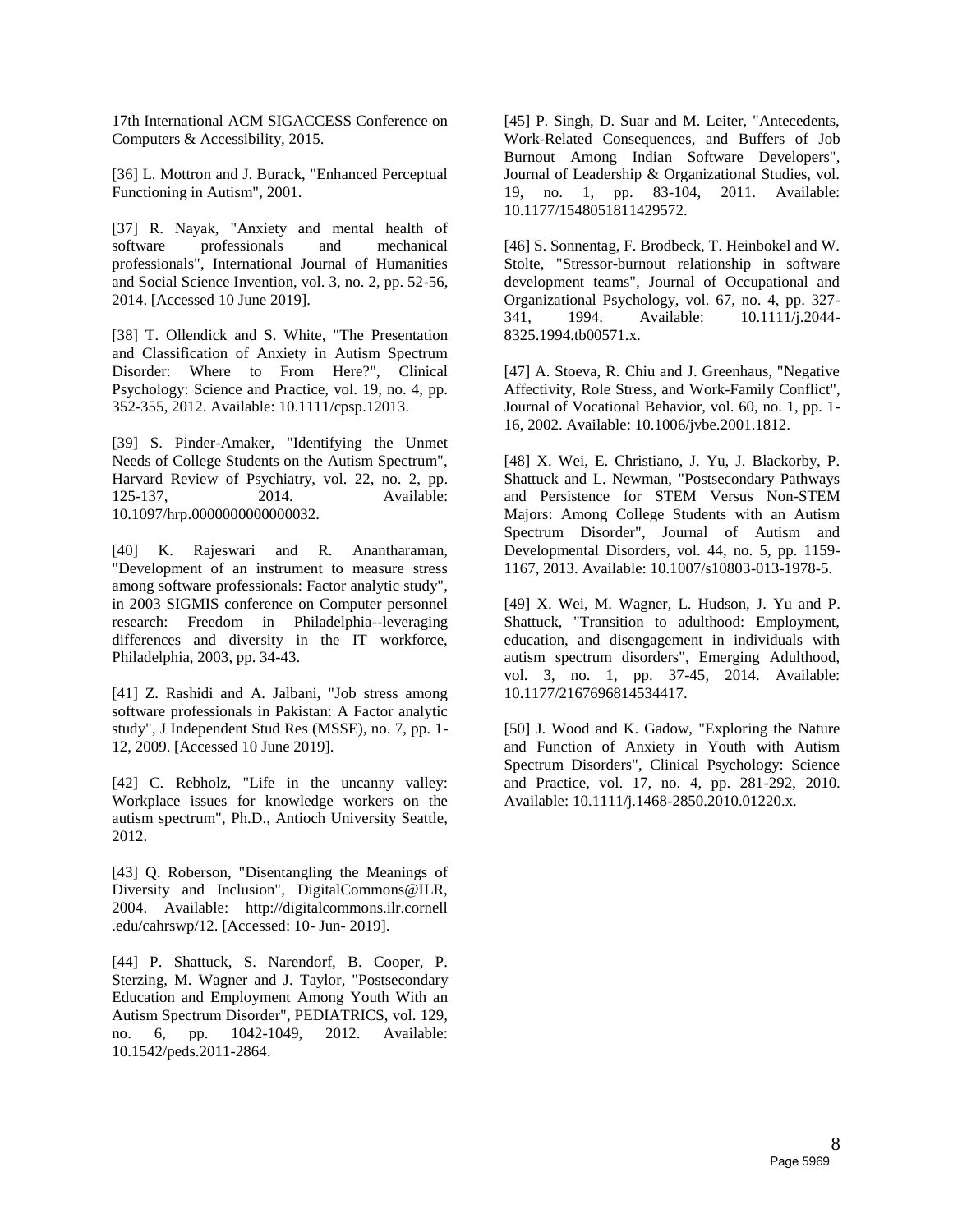